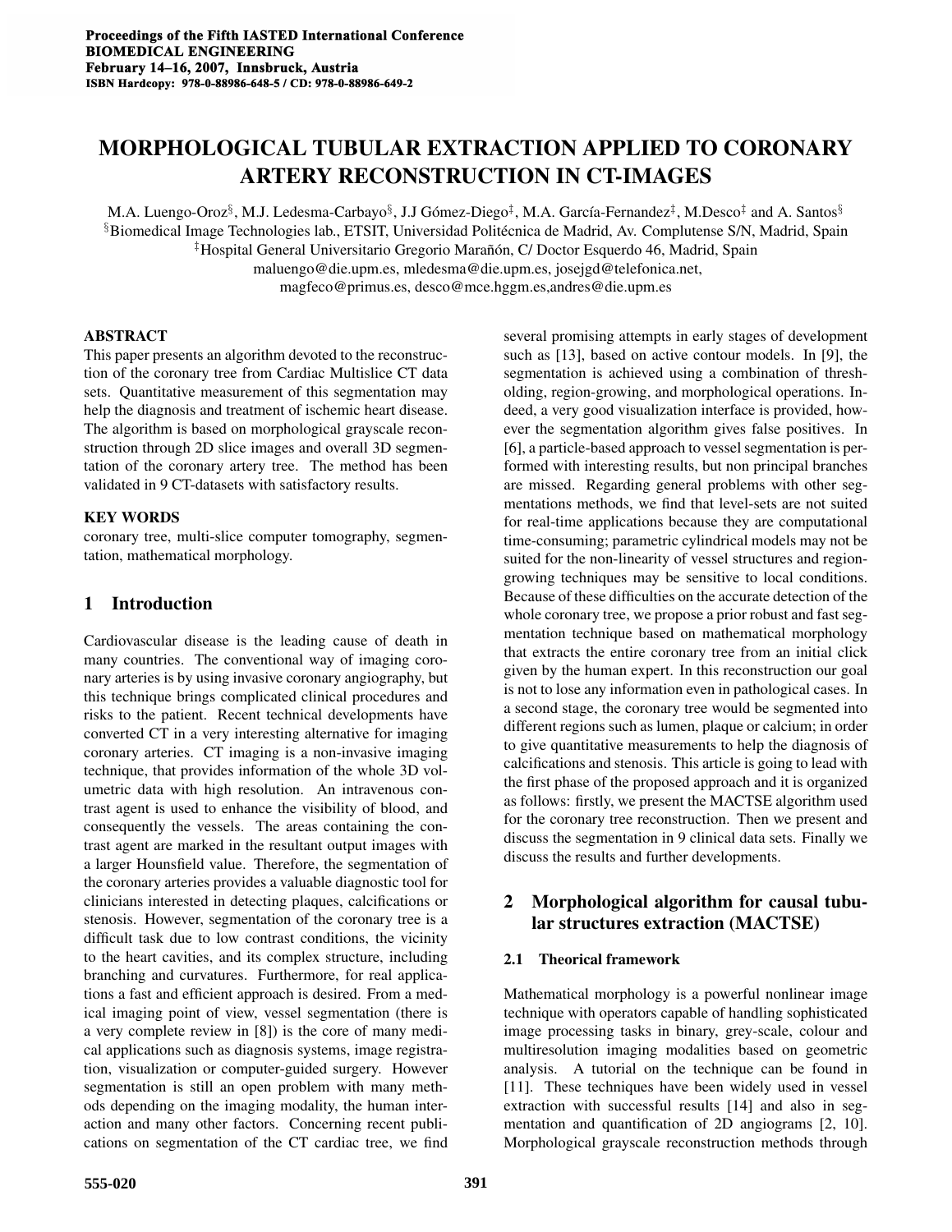2D slice images and overall 3D reconstruction has been previously used in [7] for the segmentation of the airway tree with successful results. In the case of the coronary artery tree, the image conditions are different as there are not as many scale changes in the coronary arteries as in bronchia and the existance of other surrounding structures may difficult the segmentation process. This contextual information has been used to develop a specific algorithm.

The basic morphological operators are dilation  $\delta_B(f(x)) = \sup_{y \in B} \{f(x - y)\}\$ and erosion  $\varepsilon_B(f(x)) = \inf_{-y \in B} \{f(x - y)\}.$  These two elementary operations can be composed together to yield a new set of operators having desirable feature extractor properties which are given by opening  $\gamma_B(f) = \delta_B[\varepsilon_B(f)]$  and closing  $\varphi_B(f) = \varepsilon_B[\delta_B(f)]$ . Morphological *openings* (*closings*) filter out light (dark) structures from the images according to the predefined size and shape criterion of the structuring element. The main morphological operator we use is the morphological reconstruction by dilation [12] which consists in reconstructing a mask image from a marker image by iterating geodesic dilations of the marker image inside the mask image until stability (see fig. 3). We denote by  $f$  the marker image and by  $g$  the mask image. The geodesic dilation with structuring element  $B$ of the marker image  $f$  with respect to the mask image  $g$  is  $\delta_g^n(f) = \delta_g^1 \delta_g^{n-1}(f)$ , where  $\delta_B^1(f,g) = \delta_B(f) \wedge g$ ;  $\delta_B^1(f)$ indicates a dilation of image  $f$  by the structuring element  $B$  restricted to  $g$ . The reconstruction by dilation of mask  $g$ from marker f, is denoted  $R_B(f, g) = \delta_B^i(f, g)$  where i is chosen such that  $\delta_B^i(f, g) = \delta_B^{i+1}(f, g)$  (idempotence).

#### 2.2 General architecture

The general structure of the algorithm is the following (see  $fig.1)$ :

1) The human expert selects a point as a marker in the first slice where it is found the coronary artery. We use the hypothesis that the artery is a causal structure along the z-axis (there is no possibility for the artery to grow backwards)

2) The proposed segmentation method is performed from the mark in the 2D slice i.

3) The human expert selection is automatically generated in the slice i+1. A set of potential marks is automatically provided for the morphological segmentation of the slice i+1.

4) The process of segmentation is performed again in the slice i+1, which generates a set of potential marks for the slice i+2. These steps are iterated until there is no set of potential marks for the prolongation of the tubular structure.

It is important to remark that the output is not a binary segmentation but a grey-level reconstruction of the ROI with levels of intensity in each slice corresponding to the difference from the vessel to the background (the plate zone around the vessel). Pre-knowledge from the charac-



Figure 1. Scheme of the architecture of MACTSE.

teristics of the tubular structures provides us two key features for the segmentation algorithm:

- a) Inspired by the principle of *good-continuation* from psychological Gestalt's theory and its interpretation in terms of human vision [5], we use the notion of *associative field*. Let T be a tubular causal structure along the z-axis. We define the *associative field* from the cross-section of  $T$  in the slice  $i$  (XY plan) as the 2D region in slice  $i + 1$  where there is high probability to find a cross-section of the previous tubular structure(see fig.2).
- b) As it has been studied in generalized cylinders models [1], the cross-section function of a tube is defined by an ellipse (a circle when the spine of the tube corresponds with the z-axis). Even in the case of bifurcation we could have several ellipses. In MACTSE, we use the fact that all the connected regions of a crosssection from the tubular structure have at least one direction that measures the same as the diameter of the real tube(see fig.2).



Figure 2. Parameters  $\mu_2$  and  $\mu_1$  are function of the associative field and the maximum diameter allowed to a vessel.

#### 2.3 Implementation details

The MACTSE works as follows. Let  $(S_i)$  be the first image where it is possible to find a coronary artery,  $(Mi)$ the mark selected by the human expert and  $B_i$  is a disc structuring element of size  $i$ .

1)  $(IRi) = R_{B_1}(Mi, Si)$ 2)  $(SGi) = IRi - R_{B_1}(\gamma_{B_{\mu_1}}(IRi),IRi)$ 3)  $(MSi) = Threshold_{\lambda}(SGi)$ 4)  $(Ai) = \delta_{B_{\mu_2}}(MSi)$ 5)  $(B(i + 1)) = (S(i + 1)) \wedge (Ai)$ 6)  $(M(i+1)) = RegionalMaxima(B(i+1))$ 7) If  $(M(i + 1)) = 0$  then [end] else  $[step1(M(i + 1), S(i + 1))]$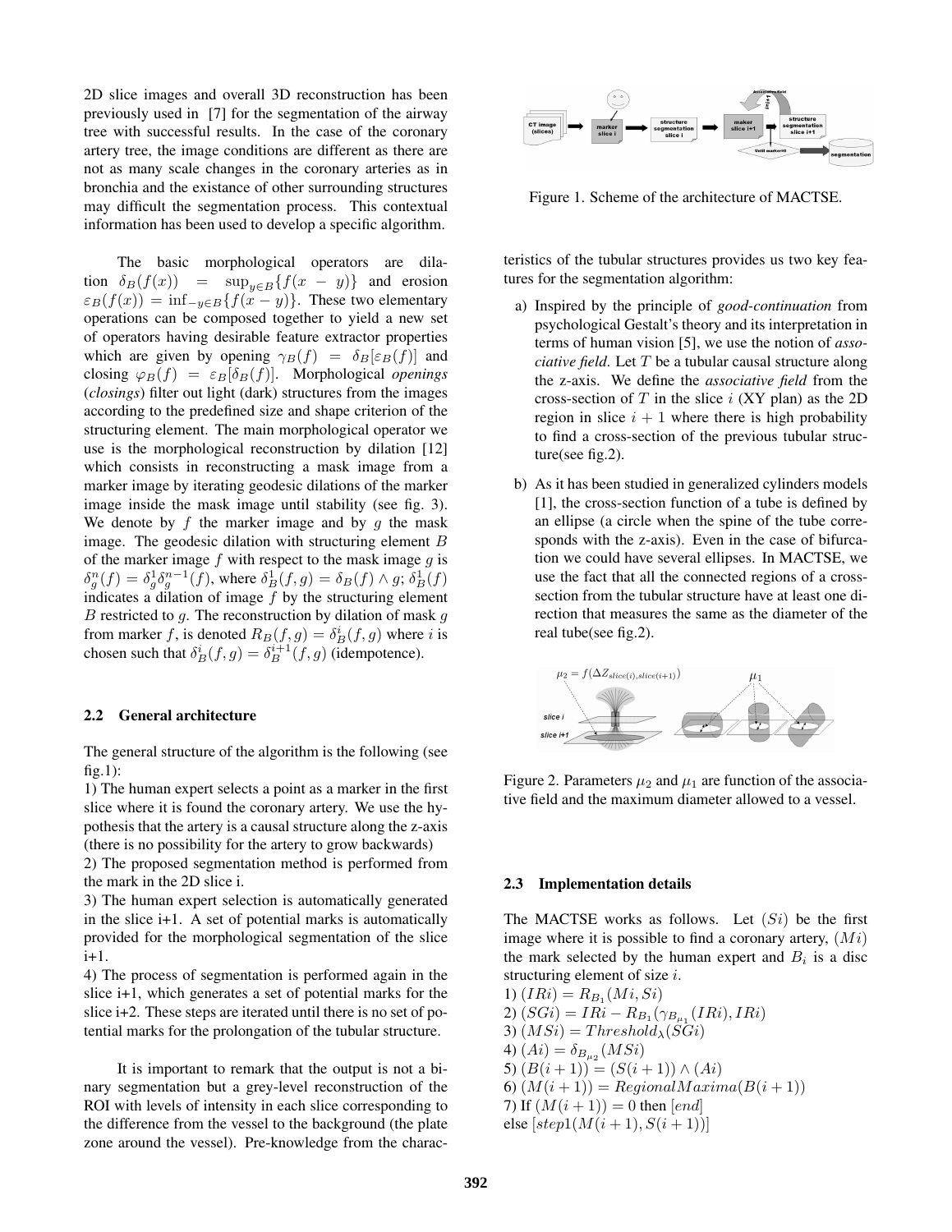Steps 1,2 are devoted to the one-slice segmentation (see fig. 3). First by highlighting the marked regions with the reconstruction by dilation of the original image. Then the top-hat opening by reconstruction is used to extract only the light tubular-like structures. As a z-section of these arteries has at least one direction with a measure similar to the artery diameter, this diameter is a minimum for the size of the structuring element  $B_{\mu_1}$ . So the parameter  $\mu_1$  is directly correlated to the diameter of the searched tubular structure.



Figure 3. Schema of the segmentation of the vessel candidates in one slice.

From step 3 to step 7, the associative field for the slice  $S(i + 1)$  is created by the dilation of the binary mask of the segmentation of the slice  $Si$ . The marks that are used for the segmentation of  $S(i + 1)$  are all the regional maxima from the intersection of the associative field and the original slice. We suppose that these regional maxima are a good approximation of the hypothetic selection of a human expert. This process is iterated until there are no marks for the next slice segmentation. It is worth noting the fact that the parameter  $\mu_2$  is directly related to the size of the associative field considered. Furthermore, the size of this associative field should be adjusted in function of the distance between two slices so  $\mu_2$  =  $f(\Delta Z_{slice(i),slice(i+1)})$ . This parameter allows tracking the tubular structure even in undersampled z-axis images where the continuation of the tube is not so closely aligned in two consecutive slices. Generally, the segmentation results may be mathematically described in function of the parameters regarding the property of ordering preservation of morphological operators  $(X \le Y \Rightarrow \Psi(X) \le \Psi(Y)).$ Let  $S(\mu_1, \mu_2, \lambda, I)$  be the segmentation of the image  $(I)$ . So  $\mu_{1a} \leq \mu_{1b} \Rightarrow S(\mu_{1a}, \mu_2, \lambda, I) \leq S(\mu_{1b}, \mu_2, \lambda, I)$ ; and  $\mu_{2a} \leq \mu_{2b} \Rightarrow S(\mu_1, \mu_{2a}, \lambda, I) \leq S(\mu_1, \mu_{2b}, \lambda, I);$  and  $\lambda_a \leq \lambda_b \Rightarrow S(\mu_1, \mu_2, \lambda_a, I) \geq S(\mu_1, \mu_2, \lambda_b, I)$ . These order relationships allow to construct a hierarchy of embedded segmentations with increasing details by modifying  $\mu_1 \uparrow, \mu_2 \uparrow$  or  $\lambda \downarrow$ .



Figure 4. MACTSE procedure example.

# 3 Coronary artery segmentation from CTimages

### 3.1 Data analyzed

The reconstruction algorithm has been tested on 9 3D-CT data sets. The images were acquired with a Toshiba Aquilion 16 CT scanner with a slice resolution of 0.5mm and a slice spacing of  $0.5mm$  (isotropic). Five of the cases present minimal or inexistent lesions. The other four cases present medium or severe problems. The original data has a size of 512x512 in the horizontal plane and between 200 and 300 slices for the z-axis. No pre-processing has been done in the images. The number and length of visible coronary artery segments differs largely in the set of patient data particularly in pathological cases. We restricted the analysis to the left coronary arteries: the left anterior descending (LAD) coronary artery and the left circumflex (LCX) coronary artery and their branches. The segmentation results have been visually evaluated by an expert.

#### 3.2 Reconstruction results and discussion

The proposed algorithm has reconstructed the entire left coronary tree in most of the normal and pathological cases (see table 1 and fig. 5). In order to achieve the best reconstruction, the parameters have been manually tuned in each case. The optimal three parameter choice vary in the following subsets:  $\mu_1 \in \{8, 9, 10\}, \mu_2 \in \{2, 3, 4\},\$  $\lambda \in \{1, 2, 3\}$ . A choice of  $\mu_1 = 8, \mu_2 = 3, \lambda = 3$  provides acceptable results detecting the main branchings in 5 of the cases. However the small range of variability of the parameters could be interesting for the implementation of a user interaction interface. The main drawback of the algorithm is the extraction in most of the cases of false positives in the lowest half of the vessel tree (we can argue that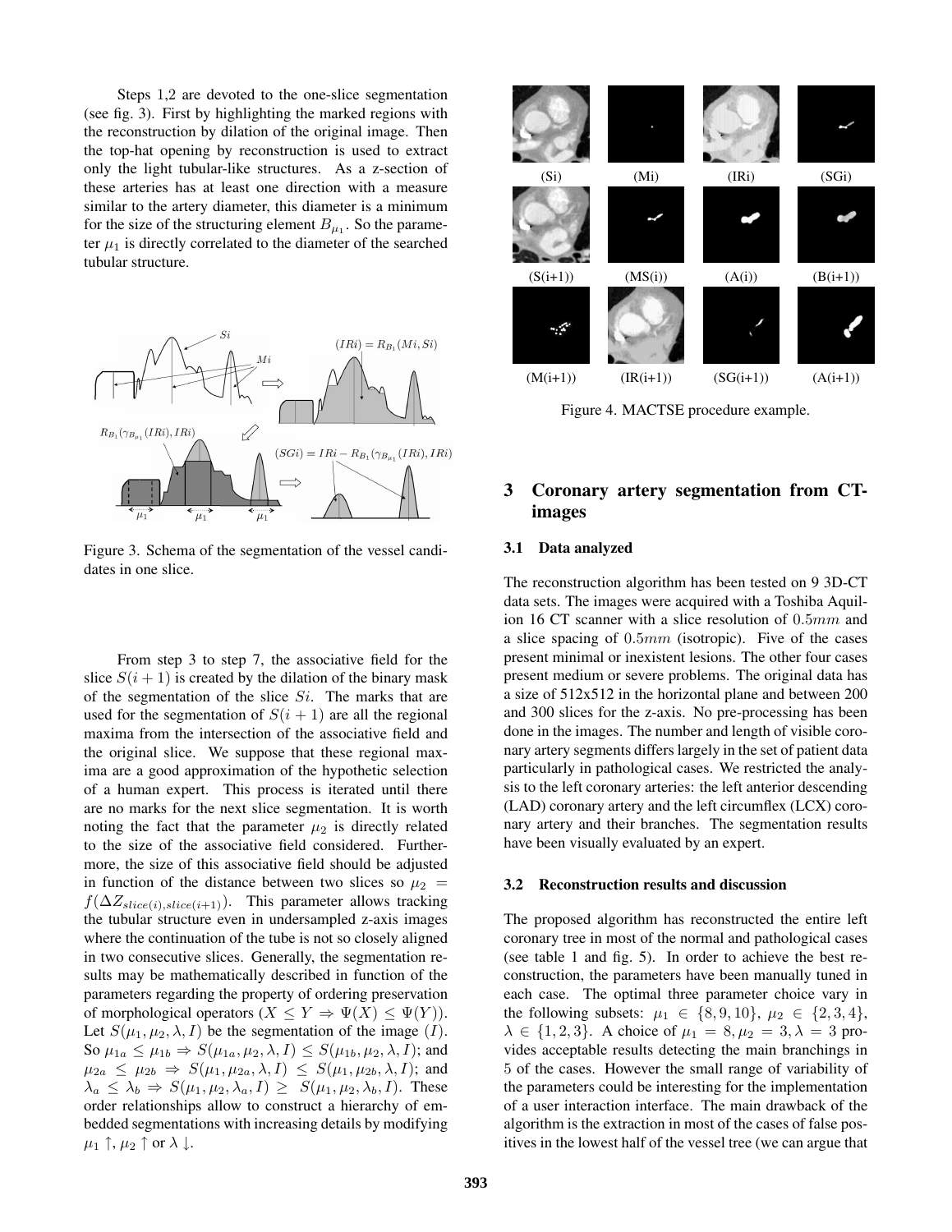| Patient      | (i)      | (ii) | (iii)         | (iv)                       | (v) |
|--------------|----------|------|---------------|----------------------------|-----|
| a            |          | 3    | Yes           |                            | 4   |
| b            |          |      | Yes           | $\mathrm{W}(\tfrac{3}{4})$ |     |
| $\mathbf c$  |          | 4    | Yes           |                            | 3   |
| d            | 2        | 4    | Yes           | No                         | 2   |
| e            | 2        | 4    | Yes           | $\mathrm{W}(\frac{2}{3})$  | 3   |
| f            | 3, stent | 2    | <b>NO LAD</b> | No                         |     |
| g            |          | 3    | Yes           | No                         | 3   |
| h            |          | 3    | Yes           | $W(\frac{1}{2})$           | 3   |
| $\mathbf{i}$ | 4, stent | 3    | Yes           | $\mathrm{W}(\frac{3}{4})$  | 3   |

Table 1. Segmentation results. Legend: (i) Severity of the pathology: no calcium(1)-multiple lesions(4); (ii) Image quality: bad(1)-excellent(4); (iii) Main branches detection: Yes/No; (iv) False positives: No/Ventricular wall - W (in parenthesis the starting point of the artefacts expressed as a proportion of the heart length)/Vein ; (v) Small branches tracking: poor(1)-excellent(4).

this part is less significant). These structures are part of the low ventricular wall which has a granulated texture which is interpreted by the algorithm as potential bifurcations of the artery. We propose a 2D-area filtering or a morphological 3D reconstruction in order to eliminate the problematic regions. This kind of 3D reconstruction has been used in[3] for similar purposes during the segmentation of the airway tree in CT images. Other kind of false candidates detected in few cases are the veins that cross very near the arteries and are selected as prolongations. Regarding the dependence on the parameters we find that if  $\mu_1 \uparrow$  or  $\lambda \downarrow$ , less significant details are extracted and false positives are obtained as well as all the small branches are tracked. If  $\mu_2$   $\uparrow$ , more potential vessel candidates are marked and consequently more details are captured. One of the main advantages in comparison to other methods is its independence from intensity variations during the acquisition procedure. Because of the local nature of the 2-dimensional slice analysis, the algorithm is able to follow the arteries in the presence of intensity changes between two slices. The algorithm also behaves in a robust way in presence of horizontal shifts between two slices (which is an important problem for the commercial stations) because of the associative field which permits to track the vessel even if it is misaligned. From a computational point of view the algorithm is quite efficient and the reconstruction is performed in a few seconds in a PentiumIV 3.2GHz, RAM-2GB.

## 4 Conclusions and perspectives

The proposed algorithm performs an efficient prior segmentation of the coronary tree from a one-click initialization. It doesn't lose any information, but in some cases gives false candidates in the more distal areas of the tree. It behaves in a robust way in the presence of intensity or displacement steps. A larger validation and optimiza-

tion of the parameters by including a learning process regarding different pathologies should be done. Concerning MACTSE, the most important restriction is the causality of the structures imposed to the model; which is biologically reasonable in our case but in other cases may not occur. MACSTE is currently being enhanced to follow non causal structures. We also may include a robustness module that permits to track the artery even when it disappears for some slices. Further developments will be devoted to assist in



Figure 5. (a) Left coronary tree without lesions; (b) Left coronary tree with severe calcifications. The isosurfaces superimposed to the rendering are at calciumlevel intensity. Video renderings are available at www.die.upm.es/im/videos/CT/.

the diagnosis of unhealthy arteries with quantitative data. Current state-of-the-art measurements of clinically significant parameters in order to obtain a quantitative estimation of stenoses or aneurysms is based on diameters and crosssectional areas of vessels at different locations [4]. These measurements are strongly dependent on the estimation of the central axis which is a sensitive task specially in the presence of stenosis. As an alternative methodology, our future workplan is to develop directly a three dimensional segmentation based on the Hounsfield levels associated to each tissue and to measure volumetric parameters on this segmentation.